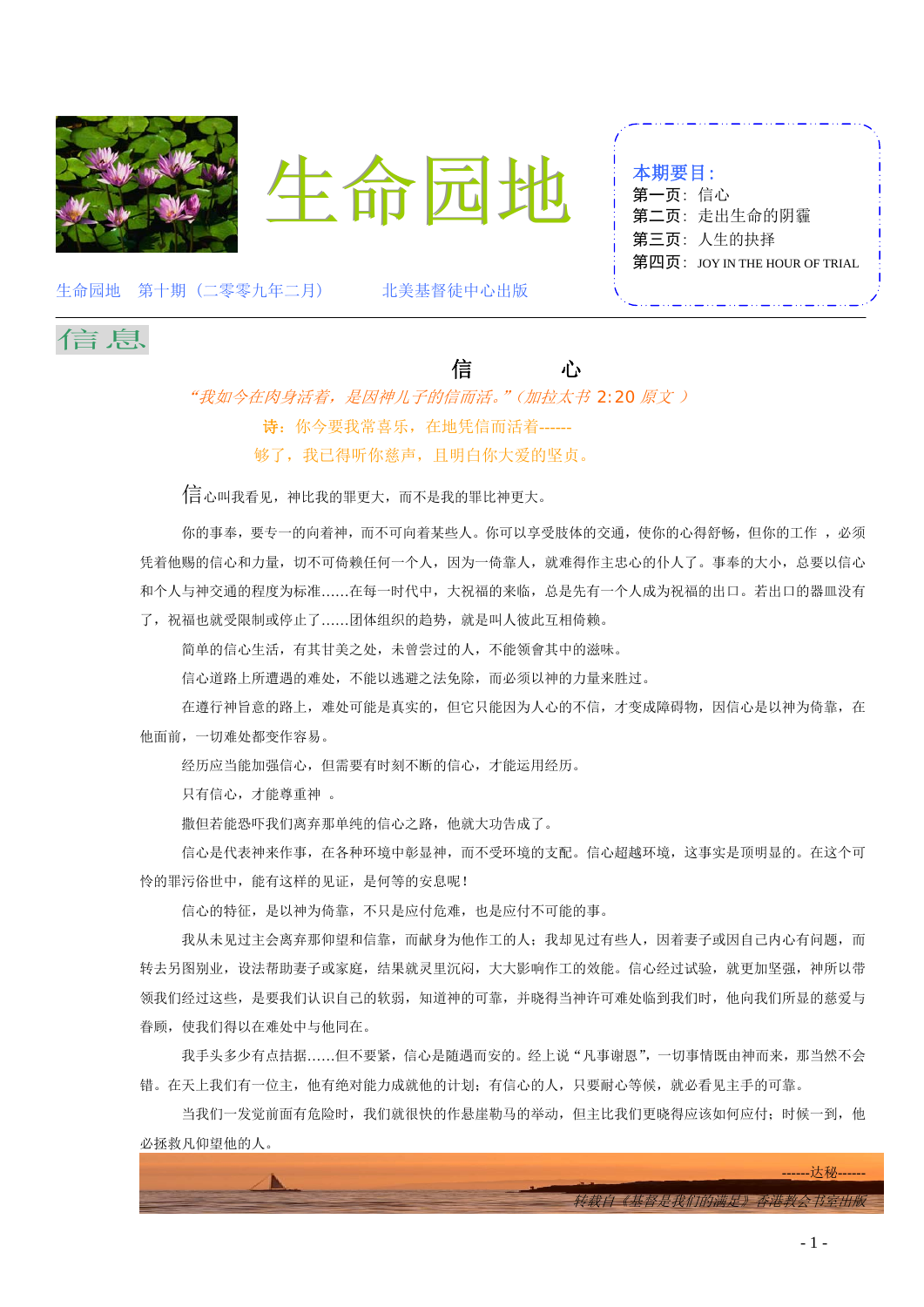

### 走出生命的阴霾

"信心不是突然长大,突然发展出来的"--《信徒日历》

我们的信心是在波动起伏中不断地增强,这不是简单的一条直线,而是一条趋势向上的信 心曲线。在过去的半年时间里,我们经历了信心从无到有,又在起伏中不断坚固的过程。

今年年初,我们的大儿子 Kevin 开始呕吐,并且日渐频密,开始还一直以为是肠胃问题, 医生对此也只是轻描淡写,所以我还以为治好的机会很大,呕吐也会随之消失。直到 5 月的最后 一个周末,医生告诉我们 Kevin 的心脏很弱很弱,只剩下 10%的功能。我们一下子懵了,还以为 听错,是丧失了10%的功能。当我们最后被确切地告知,Kevin 只有 10%的功能!是扩大性心肌 衰竭, 要尽快去墨尔本接受心脏移植手术! 我的脑袋一片空白,这是我们始料不及的。

在墨尔本儿童医院经过一系列的检查,主治的教授医生确认说 Kevin 没有选择,只能接受心 脏移植手术,并且由于病情严重(已经到了晚期),会给予优先。万一等不到心脏,就要装人工 心脏。以他当时的病情,应该留在医院。同时建议我们全家留在墨尔本照顾和陪伴他。

在医生对 Kevin 的诊断一个比一个严重, 我们精神上接受一个比一个更大压力的时候, 感 谢主!教会不断地为我们祷告,很多弟兄姊妹来医院看望 Kevin,更多的是大家在默默地为我们 祷告。Philip 弟兄更将 Kevin 的事放进教会的事务中,并为 Kevin 建立了一个医疗基金, 在各方 面给我们提供帮助。医生、护士和社工也为我们做了大量的工作。使我们在感到天父慈爱的同时, 也感到了众弟兄姊妹与我们的同在。 我们并不是孤军奋战!神在为我们安排一切,一定会把我 们从困境中解脱出来。

由于 Kevin 的身体已经经不起来回飞机的折腾,我们决定全家暂时迁到墨尔本,7 月中旬, 我们一家开始了在墨尔本的陪医之路,小儿子 Brendan 也转学,开始了新学期。8月中旬, Kevin 的呕吐愈加频密,基本上失去了食欲。 9 月初,医生四个月来首次允许他到外面透透气,于是 我们带他去医院外几百米的地方晚餐。他只喝了几口汤,坐在餐椅上不到 1 个小时,已经觉得很 累,要坐软沙发,回医院时也甚至要坐轮椅了,他的心脏已经负荷不起多走一段路了。 在与病 友家属的交流中,我们得知其中一个病人等了 11 个月,才在 6 月底做了换心手术。 且当时在医 院等候的就有 3 人。我们心中急切:什么时候才轮到 Kevin 啊?同时也做好了 Kevin 随时要装人 工心脏的准备。

就在我们对 Kevin 的病情愈加担忧的时候,神连续给我们一些好消息,实在是太惊讶了!一 个病友在 9 月 8 日刚做完换心手术, 第 2 天晚上, 我们就被通知: 有适合 Kevin 的心脏了! 准备 9 月 10 日上午手术。当时我们既兴奋又感激,要知道, 07 年全澳儿童心脏移植只有 3 例, 08 年 6 月底才做了今年的第 1 例, 然后是 8 月 1 例, 9 月又连续有 3 例。在大家的祷告和祝福中, Kevin 顺利地接受了手术。

神的安排实在是太及时,太美妙了!他甚至考虑到 Brendan 明年读中学的事情。 手术后 3



个月内, Kevin 要做各种的检查和康复疗程, 需 要经常回医院 。而 12 月中旬,我们就可以回悉 尼。到明年2月开学,还有1个多月,即使有什 么耽搁, Brendan 也不用先在墨尔本读中学, 然 后再转回悉尼。 感谢神!他的安排实在是太美 妙了!我们更加确信一切是在神的主宰中!

Kevin 曾问我:"神为什么要在我身上做这 么多试验?" 其实当时我自己心里也在问同样 的问题,我知道自己是多么的软弱,甚至信心有 点动摇了。在 Kevin 换心手术后在医院康复的 2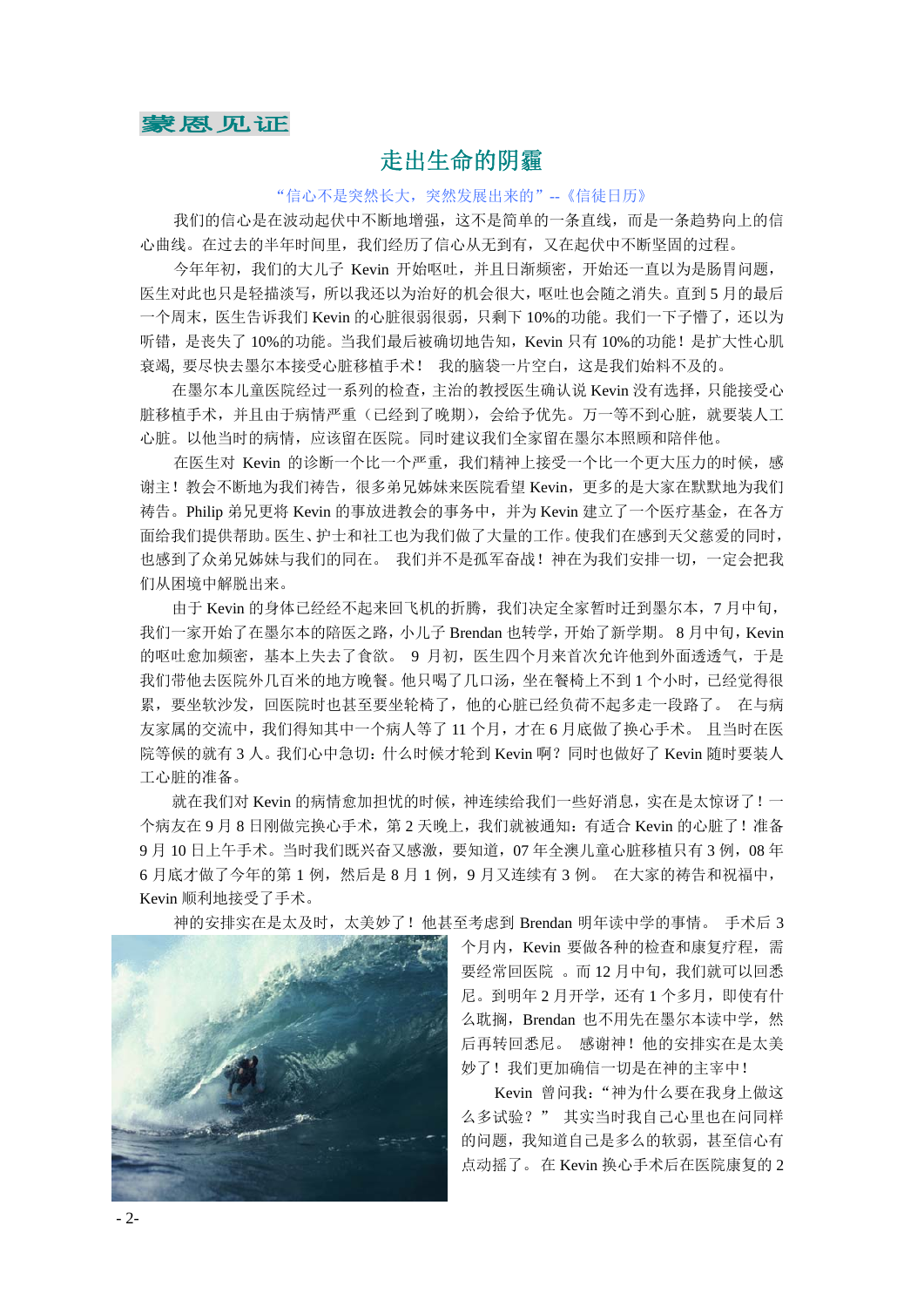周,那种担忧和焦虑,那种信心的更迭起伏,那种从希望到失望之间转换的心情,如同坐过山车, 从巅峰到深渊,起伏不断,无论是对Kevin,还是对我们都是考验。 Kevin 的状况总是变幻莫测, 各种药物反应此消彼长,此起彼伏,水肿、腹胀、手颤、高血压、抽筋、头痛、没食欲、呕吐腹 泻等等各种不适接踵而来。 Kevin 的情绪很低落,很失望,整天在哭。他甚至说:"我不想活了!" 我们知道他的痛苦,又不能从肉体上帮他分担,真的很无奈。 我们向神祷告,求他赐给我们信 心和力量,让我们度过这生命的难关, Philip 弟兄就在此时传递给我们 2 段经文, 并要求 Kevin 能背下来。《彼得前书》1:6-7:"如今在百般的试炼中暂时忧愁,叫你们的信心既被试验,就 比那被火试验仍然能坏的金子更显宝贵。"《彼得前书》5:7 说: "你们要将一切的忧虑卸给神, 因为他顾念你们。" 试问,如果我们自己本身对神都没有信心,又怎能把一切交托给神呢?!而 现在就正是我们和 Kevin 一起学习建立信心的时候。 感谢主!我们要在实际的经历中,消化和 吸收其中的精髓。我跟 Kevin 说: "你要相信神, 他既然赐给你一个新的心脏, 就会帮你恢复, 帮你度过这个难关,你要学习怎样把一切交给神。" 后来的几天,尽管 Kevin 还是呕吐腹泻、抽 筋、头痛、难以入睡,但他的精神状况大有好转。

这期间, William 弟兄也常有邮件给我们, 其中有一段我想跟大家分享: 在我们的人生旅途 中,都会或多或少遇到如同当初以色列人在旷野的艰难:缺水断粮,生不如死,呼天抢地的日子, 这不是神要为难我们,乃是要提炼我们比生命更宝贵的信心。

对于 Kevin 来说,教会小朋友带来的慰问卡给他的帮助,来得更直接。他们引用《诗篇》 103:3"他赦免你的一切罪孽,医治你的一切疾病。"121:7"耶和华要保护你,免受一切的灾 害,他要保护你的性命。" 并附上自己充满童真的言语,给我们有点沉重的生活,注入了活力, 带来了清新轻快的感觉。

神真的有他的安排,事无巨细,都照顾到,令我们一步步地走到今天。从 Kevin 当初被确 诊为扩大性心肌衰竭,到今天手术后的康复,回想这个过程中的每一个细节,还有跟病友家属的 交流,那种对心灵的冲击,那种震撼,从中所经历的种种,真的不是三言两语能道出。 那个比 Kevin 早 2 天做心脏移植手术的男孩,当初由于心脏病突发而装了人工心脏,手术后昏迷了 11 天。 这 11 天,对于我们日常生活,真的很短,对于人的一生,甚至只是一瞬间。 但他的家人, 是怎样熬过这生命接受考验的每一天,每一刻?连我们都无法想象。同样,我们也经历了这样的 考验,但从此我们学会了将一切忧虑卸给神,更得到了比那被火试验仍然能坏的金子更显宝贵的 信心。

我们在感叹生命的脆弱,但是神给了 我们依靠,给了我们信心的力量。在《诗 篇》28: 7, 大卫是这样赞美神的: "耶和 华是我的力量,是我的盾牌;我心里依靠 他,就得帮助。所以我心中欢乐,我必用 诗歌颂赞他。"今天,我以我们的经历, 见证神的慈爱,神的大能。 我们要常存 感恩的心,因为,我们得到的恩典超出所 想所求。 Kevin 康复的路还很长,我们今 后的路虽然还是蹒蹒跚跚,但有神的引



领,有弟兄姊妹的扶持,我深信此路可行。信仰不是兴之所至,既然我们选择了这条路,就该义 无反顾,一如既往地走下去。我们更要依靠神,让神来引领我们要走的这条荆棘路。 "每一次 我祷告,我摇动你的手,祷告做的事,我的手不能做;每一次我祷告,大山被挪移,道路被铺平, 使列国归向你!"

> 本文见证人:Yuly 现居澳洲悉尼 Kevin 手术后三个月回悉尼, 其母亲(即本文见证人)于 2008 年年底受浸—后记